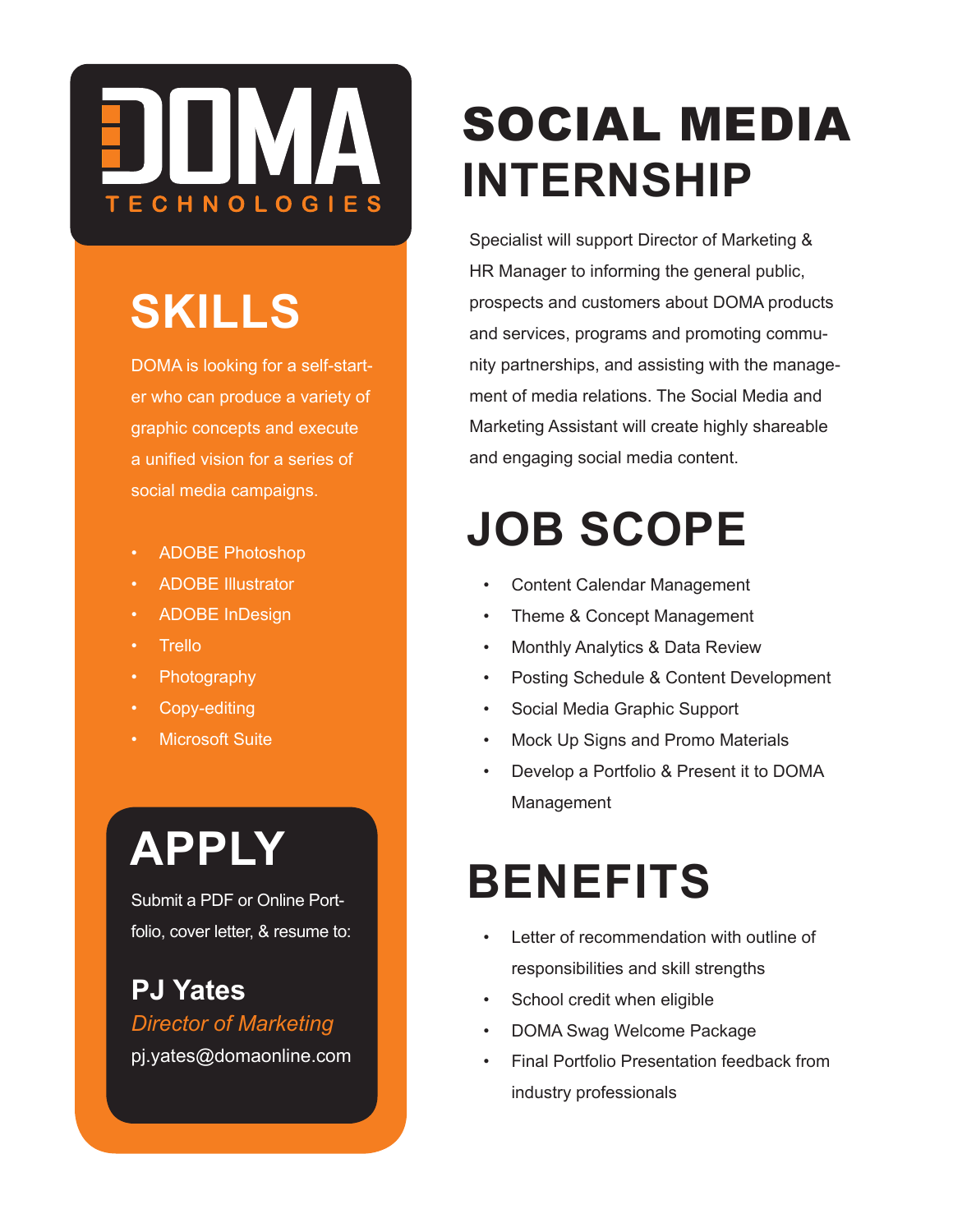

### **SKILLS**

DOMA is looking for a designer with graphic and web skills who can help create collateral for multiple internal and external promotional campaigns.

- ADOBE Photoshop
- ADOBE Illustrator
- ADOBE InDesign
- **HTML & CSS**
- **Microsoft Suite**
- Trello
- Wordpress (Elementor)
- Copy-editing

# **APPLY**

Submit a PDF or Online Portfolio, cover letter, & resume to:

**PJ Yates** *Director of Marketing* pj.yates@domaonline.com

## WEB & GRAPHIC **INTERNSHIP**

Designer will support the creation of new web page designs and graphic concepts for sales, marketing, human resource & community involvement campaigns. Primary focus will be to implement new content based on monthly content calendar objectives.

#### **JOB SCOPE**

- Web Page Development
- UX-UI Development
- Collateral Development
- Monthly Analytics & Data Review
- Email Marketing & Direct Mail Design Support
- Social Media Graphic Support
- Photography & Video Support (Optional)
- Develop a Portfolio & Present it to DOMA Management

## **BENEFITS**

- Letter of recommendation with outline of responsibilities and skill strengths
- School credit when eligible
- DOMA Swag Welcome Package
- Final Portfolio Presentation feedback from industry professionals